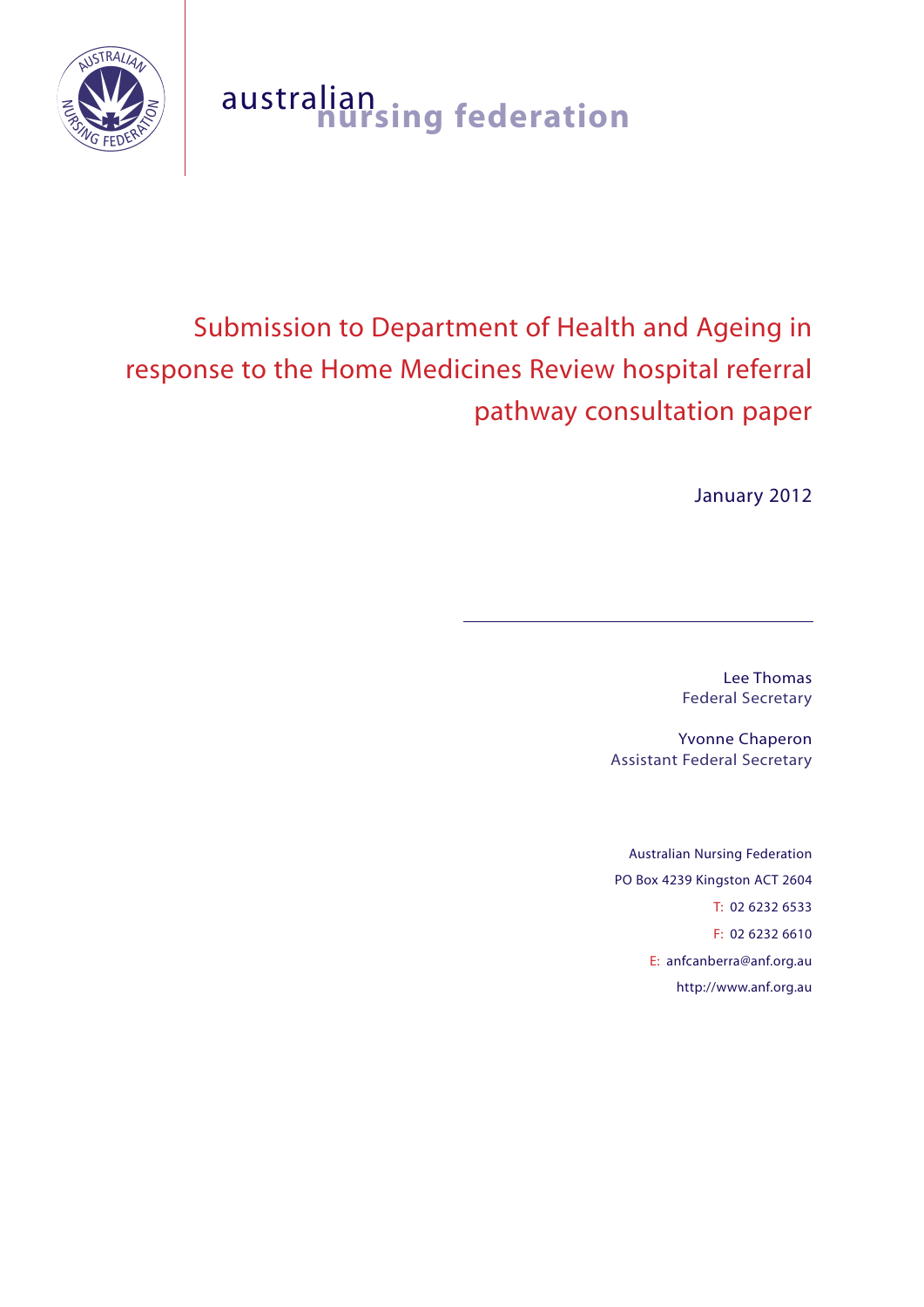#### 1. Introduction

The Australian Nursing Federation (ANF) was established in 1924. As the largest professional and industrial organisation in Australia, the ANF has, on behalf of our over 215,000 members: nurses, midwives and assistants in nursing, a genuine interest in all aspects relating to medicines management, both in health and aged care facilities and in the home environment. Our members are employed across a wide range of enterprises in urban, rural and remote locations in both the public and private health and aged care sectors. In all settings where health and aged care is delivered, nurses and midwives uphold quality use of medicines principles.

The ANF supports the implementation of a hospital referral pathway to enable the timely delivery of a Home Medicines Review (HMR). It is essential that systems are in place to provide appropriate supports to reduce the incidence of medication misadventure for patients post hospital discharge where this is deemed appropriate. This initiative, if clear and easy to follow, can provide system change to target those patients seen to be most at risk of medication related problems.

It is important to note that many patients in the community do not have a regular or 'usual' General Practitioner (GP), in fact, some don't have a GP at all, and rely on their care being provided by the public hospital system. Others have to wait to access the services of a GP, who are in much demand, and the opportunity to intervene to avert medication misadventure is missed. With the introduction of Medicare Benefits Schedule (MBS) and Pharmaceutical Benefits Scheme (PBS) rebates for services provided by nurse practitioners in November 2010, patients may also consult a nurse practitioner for primary health care including medicines management. Consideration must be given to best utilisation of all relevant health professionals to optimise timely person-centred care.

Collaboration is an essential part of the HMR process, whether it's community or hospital initiated. This requires that all health professionals involved work together for the benefit of the patient. They must have mutual trust and respect for one another's roles as health professionals in the delivery of safe, competent health care. The HMR hospital referral pathway provides an opportunity to use the knowledge, skills and expertise of all involved to achieve quality use of medicines with the aim of improving health outcomes for those persons receiving the service. The ANF also sees the importance of using language in the HMR which is consistent with current preparations for the Personally Controlled Electronic Health Record (PCEHR), in order to ease transition into the implementation of that environment from 1 July 2012.

The ANF welcomes the opportunity to participate in the consultation process for the Home Medicines Review (HMR) hospital referral pathway. The following comments are provided in response to the questions raised in the consultation paper: *Implementation of a hospital referral pathway to enable urgent Home Medicines Reviews (HMR).*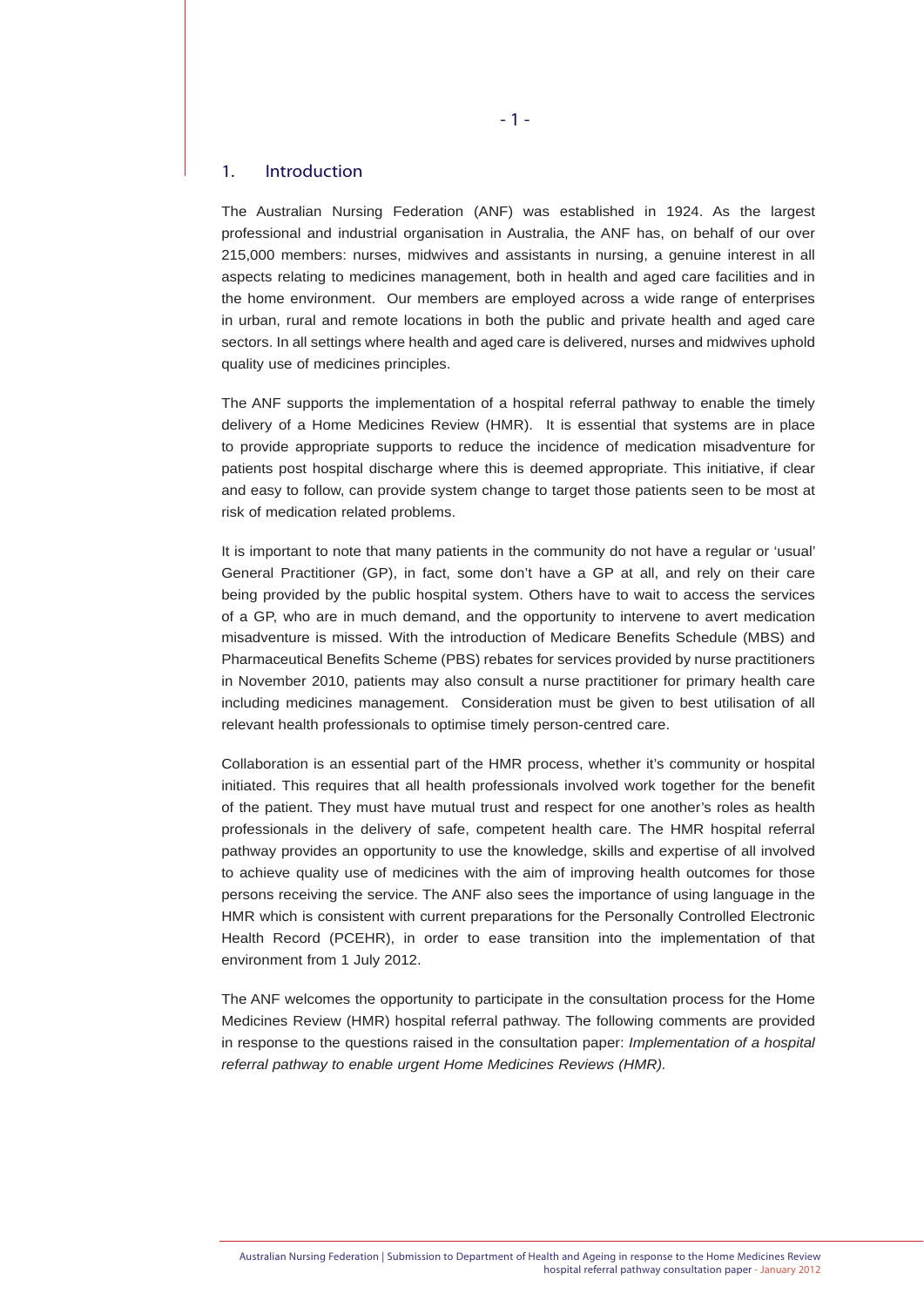# Considerations for the development of a hospital referral pathway

#### 1. Patient eligibility criteria

Patient eligibility criteria for the HMR hospital referral pathway should be consistent with those of the community initiated HMR. The proposed criteria and indicators for the hospital referral pathway can be in addition to these criteria. Any one of these criteria/indicators should be considered sufficient to warrant a hospital referral for HMR rather than an expectation of two or more to qualify. In addition to this, an indicator should be included that allows for the clinical judgement of the discharging health care team that a timely postdischarge HMR is warranted on the basis of a determination that the patient is at high risk of medicines misadventure.

## 2. Timeframe for HMR to be conducted

In order to allow for review and follow up to occur within the 10 day period following discharge, the HMR referral should occur on discharge and HMR interview and report within 7 days. With the patients permission, this report should be shared with the referring hospital discharge health care team, the GP, other health professional/s seeing the patient for post-discharge care (nurse practitioner, medical specialist) and the community pharmacist (where this is not the pharmacist undertaking the HMR). A copy of the report should be incorporated into the patient's hospital medical record.

#### 3. Coordination

The decision to refer a patient for HMR should be made jointly by the hospital discharge health care team which includes the hospital pharmacist, registered nurses and medical staff. Any one of this team should be able to initiate and write the HMR referral. As qualified, regulated health professionals all members of this team are responsible for the ongoing care of the patient until discharge. Ensuring that referral can be accepted by an accredited pharmacist and undertaken within the timeframe will be the responsibility of the hospital discharge team but will most likely fall to the clinical pharmacist and/or the registered nurse. Information recorded in the national Medication Management Plan (MMP), the patient's discharge summary and the list of current medicines would provide sufficient information from the hospital to inform the HMR. As detailed above, with the patient's permission, the report should be shared with the referring hospital discharge health care team, the GP, other health professional/s seeing the patient for post-discharge care (nurse practitioner, medical specialist) and the community pharmacist (where this is not the pharmacist undertaking the HMR). A copy of the report should be incorporated into the patient's hospital medical record.

#### 4. General Practitioner involvement

Involvement of the patient's usual GP post-hospital discharge is essential for continuity of care. They should be informed of the person's hospital admission and, if initiated, that a HMR referral has been made. This communication should also be provided, at the patient's request, to any other health professional/s they are seeing for post-discharge care (nurse practitioner, medical specialist).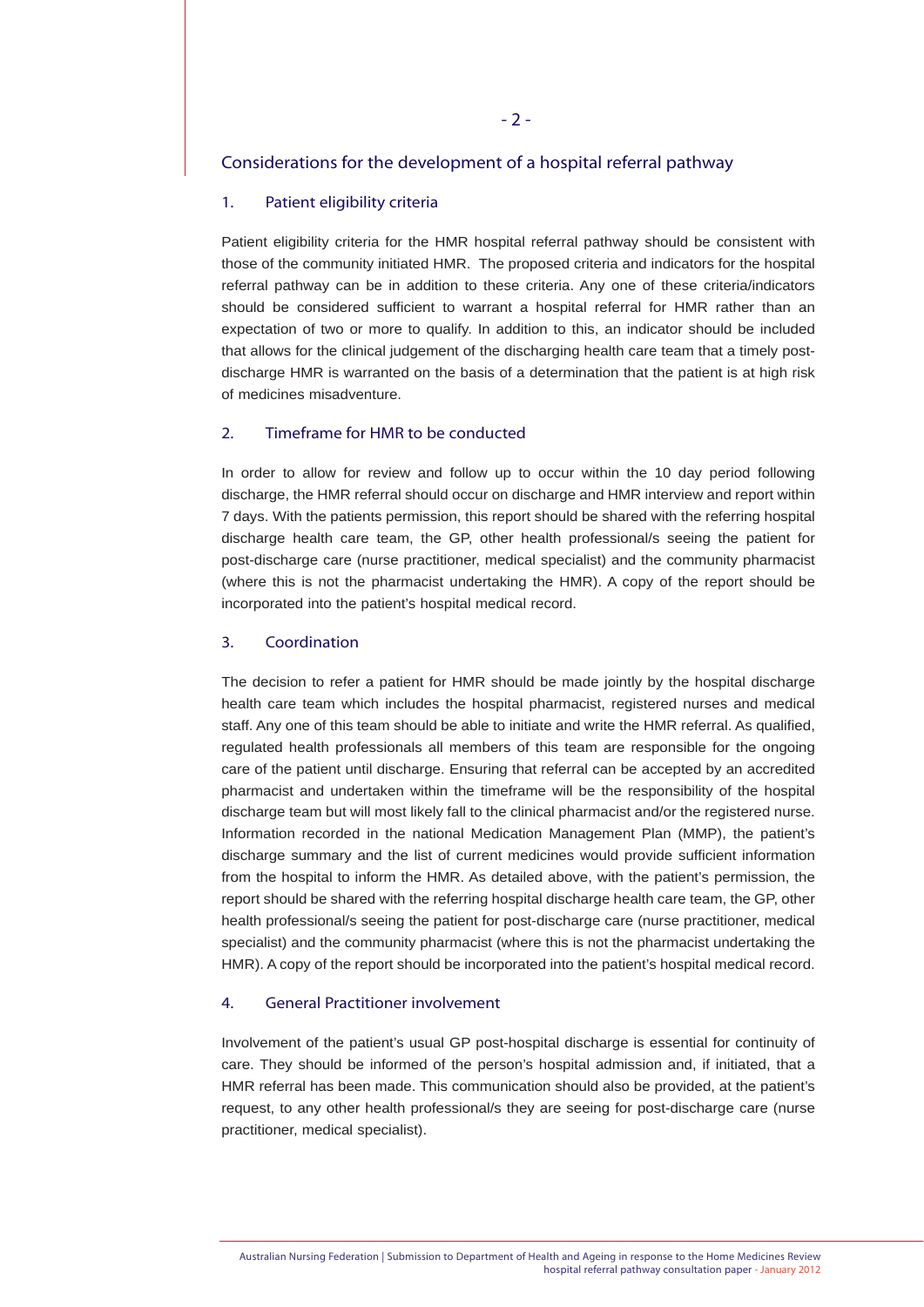# 5. Particular patient characteristics that may impact on effective referral and service provision

Patients most at risk of medication misadventure are often those who pose the greatest challenge for referral and service provision. These challenges relate to language, geographical location, living arrangements, complex health conditions, mental health issues and the ageing process.

Patient groups that would potentially benefit from a hospital initiated HMR include those:

- with chronic and complex conditions that may have a range of health professionals involved in the management of their care and medicines
- who experience difficulties with speaking, reading and understanding English
- living in rural and remote areas
- who are homeless or itinerant
- who rely on hospital based services and don't have a GP or primary health care provider
- with slow progressive age related memory loss
- who are frail due to illness or ageing

### 6. Pharmacy involvement

As is the case for the GP, the involvement of the community pharmacist is essential for continuity of care. They should be informed that a HMR referral has been made and provided with the details of the accredited pharmacist so they may liaise with them in relation to the HMR should the need arise. They should be forwarded a copy of the report when completed by the accredited pharmacist as should the hospital discharge health care team, the GP and other health professional/s seeing the patient for post-discharge care (nurse practitioner, medical specialist). The report must then be considered by the health professionals involved for decisions relating to the patient's medication management plan of care.

#### 7. Different hospital settings

The national Medication Management Plan (MMP), an initiative of the Australian Commission on Safety and Quality in Health Care (ACSQHC), is a standardised form to improve the accuracy and completeness of documented information and the continuity of medicines management that can be used by nursing, medical, pharmacy and allied health staff. The MMP form is used to record the medicines taken prior to admission to hospital and to assist medication reconciliation on admission, intra-hospital transfer and discharge. The MMP is also intended to be used as a record of medication issues and actions taken during the patient's admission. This information can be referred to during the patient's hospital stay and used to inform the preparation of the discharge summary and prescriptions at time of discharge. The MMP provides a checklist to identify patients who would benefit from an HMR. This national tool can be utilised by all health care professionals (nurses, pharmacists, doctors and allied health) involved in the hospital discharge team regardless of the size, location or private/public status of the hospital.

Australian Nursing Federation | Submission to Department of Health and Ageing in response to the Home Medicines Review hospital referral pathway consultation paper - January 2012